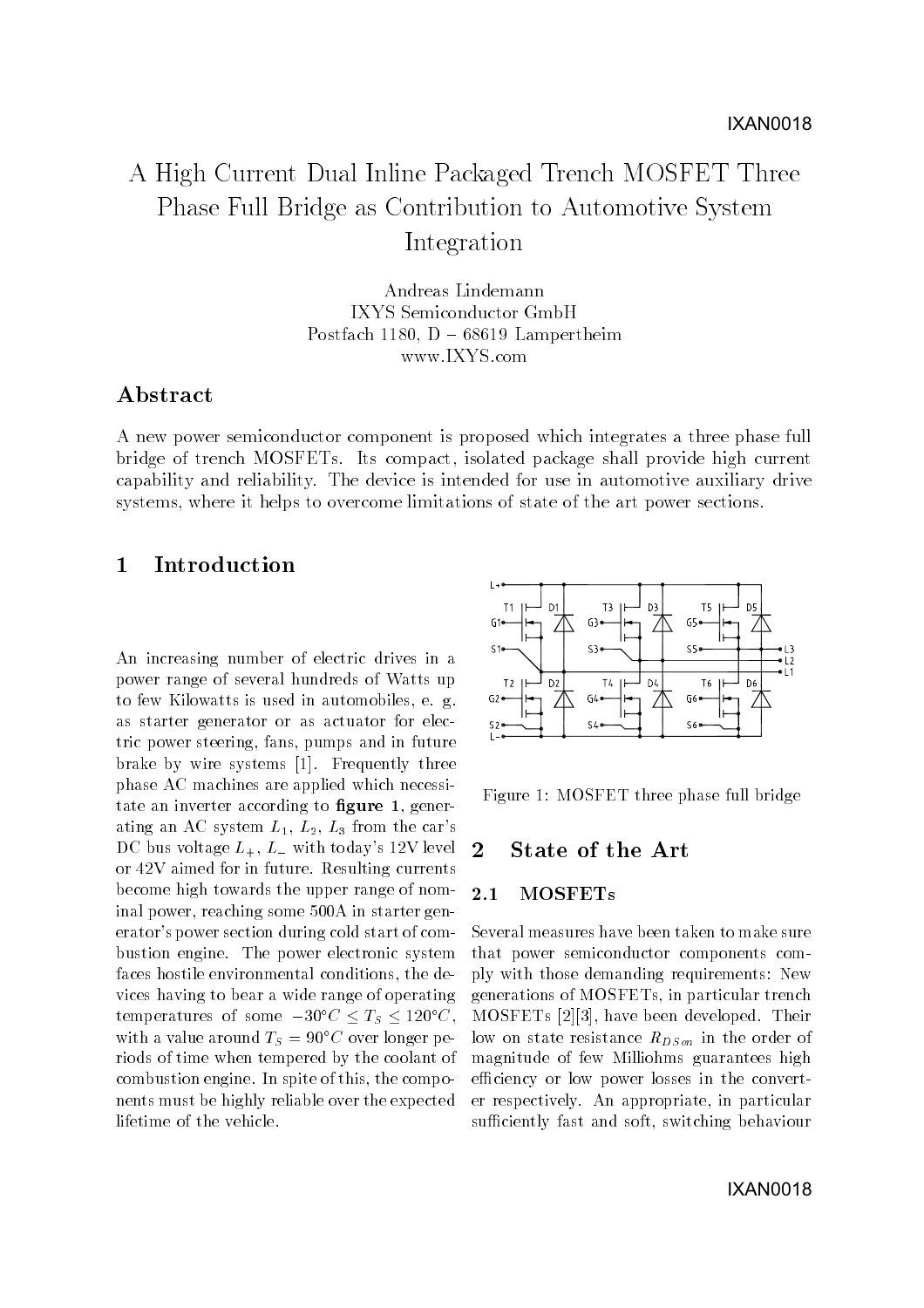of body diode  $-\theta$  depicted separately in figure  $1$  — makes them suitable for use in bridge circuits of AC motor drives.

### 2.2 Conventional Discrete Compo nents

MOSFETs have frequently been assembled in conventional packages e-mail packages e-mail packages e-mail packages e-mail packages e-mail packages e-mail packages e-mail packages e-mail packages e-mail packages e-mail packages e-mail packages e-mail packages e-mail p ed in figure 2:



Figure 2: single MOSFET device: symbol, external view and cut-off view of  $TO220$  package mm mm mm

The chip is soldered onto a copper leadframe which must be thermally coupled to heatsink through an additional electrically isolating pad-This significantly contributes to thermal resistance from junction to heatsink  $R_{thJS}$ , the electronic current capability, where the control  $\sim$ cal isolator may lead to a considerable cou pling capacity  $C_P$  between MOSFET drain and grounded heatsink; it may reach values as high as  $C_P = 124pF$  for TO 220 with a thin plastic insulator  $[4]$ , which bears the risk that circuit operation may be disturbed at  $\mathbf{r}$ ther, thermal cycling capability of those devices is limited by a mismatch between ther mal expansion coefficients of copper carrier and since  $\alpha$  is  $\alpha$  such that since  $\alpha$  such that  $\alpha$ ty level to meet standards such as  $AEC-Q-101$  is achieved restricting chip size to some  $A \leq 25mm$ .

Gate and source pads on the top side of the chip are wire bonded to the solder terminals figure 2, for geometrical reasons the number of source wire bonds is typically limited to three-Thus resistance of the current path within the package between chip source and outer board or busham and the second contraction bond of the chip metallization bond of the chip of the chip of the contract of the contract of the contract of the contract of the contract of the contract of the contract of the contra

wires and leadframe terminal  $-$  reaches the same order of magnitude as on state resistance of the trench MOSFET chips according to sec  $\mathcal{L}$  -  $\mathcal{L}$   $\mathcal{L}$   $\mathcal{L}$   $\mathcal{L}$   $\mathcal{L}$   $\mathcal{L}$   $\mathcal{L}$   $\mathcal{L}$   $\mathcal{L}$   $\mathcal{L}$   $\mathcal{L}$  -  $\mathcal{L}$  -  $\mathcal{L}$  -  $\mathcal{L}$  -  $\mathcal{L}$  -  $\mathcal{L}$  -  $\mathcal{L}$  -  $\mathcal{L}$  -  $\mathcal{L}$  -  $\mathcal{L}$  -  $\mathcal{L}$  capability of a packaged device, maintaining a reasonable degree of reliability frequently is not any more determined by silicon but by the surrounding package.

For constructional reasons evident in figure conventional discrete MOSFETs are always single switches; a three phase bridge for an  $AC$ drive system according to figure 1 is configured with a least six components  $\mathcal{L}=\{1, \ldots, 0\}$  and  $\mathcal{L}=\{1, \ldots, 0\}$ The commutation paths of each phaseleg from plus  $L_+$  to minus  $L_-$  of DC link thus necessarily pass external connections; the resulting parasitic inductances  $L_{\sigma}$  lead to overvoltage peaks across MOSFET switches turning on with a drain current change rate of  $\frac{u}{dt} < 0$ according to  $u_{DS} = U_Z - L_{\sigma} \cdot \frac{u}{dt}$ , where  $u_{DS}$ is MOSFET drain-source voltage and  $U_Z$  DC link voltage.

Those properties as summarized in table make conclude that useability of conventional discrete components for reliable electrical drive systems in automobiles is limited-

#### 2.3 Isolated Discrete Components

A recently developed packaging method has helped to overcome several of the aforemen tioned limitations of conventional discrete packages They use and increased DCB is a set of the set of the set of the set of the set of the set of the set direct copper bonded ceramic substrate [6][7] with a structured copper metallization on the  $top side - as carrier for the chips, maintaining$ the known mountains and the known mountains and the known mountains and the known mountains and the known mountains of the known mountains and the known mountains are the contract of the known mountains and the contract of plarily a MOSFET phaseleg of ISOPLUS  $i4^{TM}$ series  $[8][9]$  is shown in figure 3:

rthop being reduce compared to many plastic to The use of DCB permits to integrate a phase  $leg$  — thus incorporating the whole commutation path — with low parasitic inductance  $L_{\sigma}$ . Isolation against heatsink is integrated with coupling capacity  $C_P$  and thermal resistance insulator pads- It can easily be derived that converters equipped with this kind of de vices either run cooler and  $-$  partially due to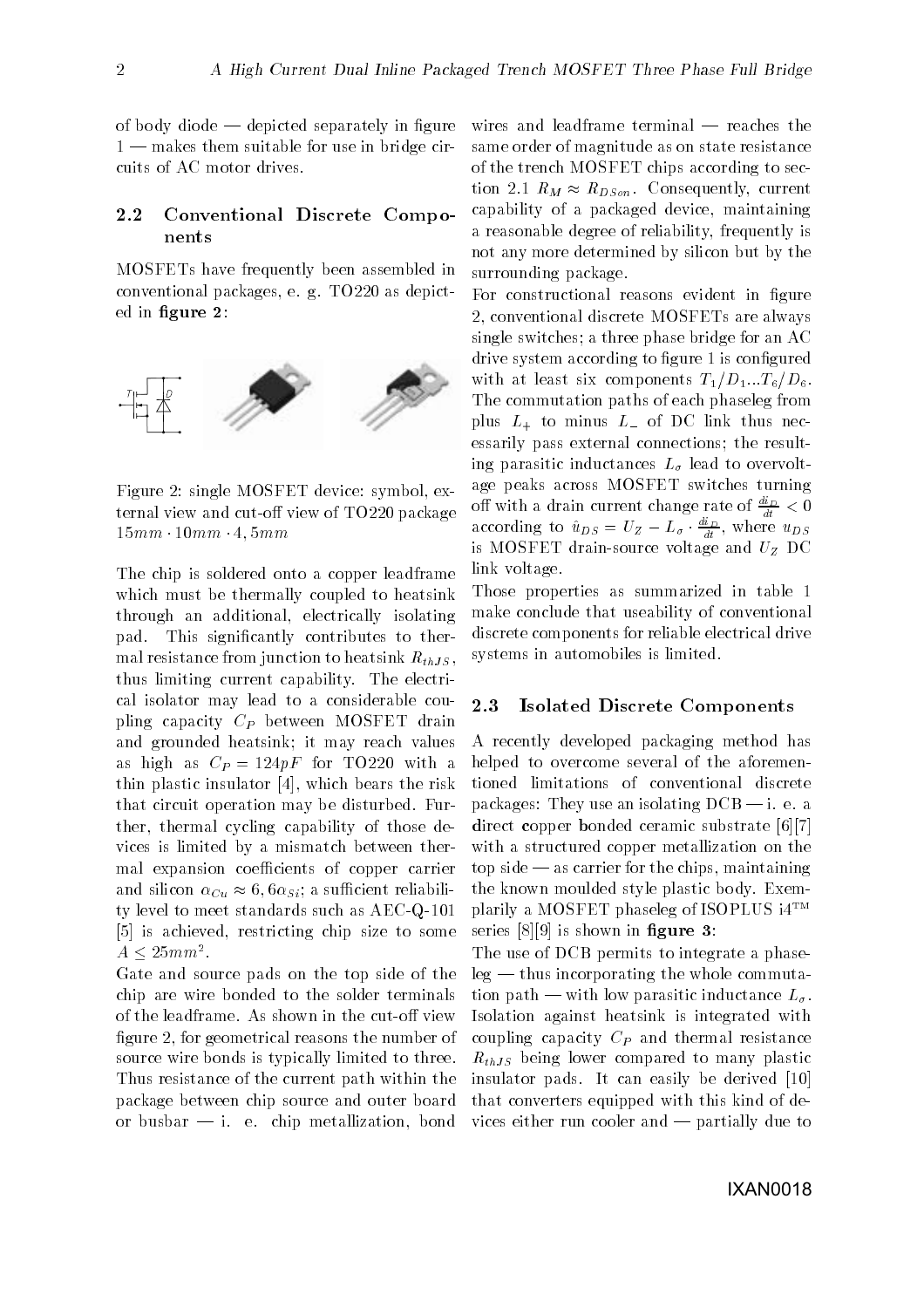|                                           | TO220         | ISOPLUS i4TM | GWM160-0055P3 |
|-------------------------------------------|---------------|--------------|---------------|
| circuit                                   | single switch | phaseleg     | sixpack       |
| isolation                                 | external      | integrated   | integrated    |
| current capability                        | low           | medium       | high          |
| assembly resistance $R_M$                 | high          | medium       | low           |
| thermal resistance $R_{th,IS}$            | high          | low          | low           |
| coupling capacity $C_P$                   | high          | low          | $\log$        |
| parasitic circuit inductance $L_{\sigma}$ | high          | low          | low           |
| assembly effort                           | high          | medium       | $\log$        |
| reliability                               | low           | high         | high          |

Table 1: essential properties of trench MOSFET devices with different degrees of integration



Figure 3: MOSFET phaseleg: symbol and external view of isolated ISOPLUS i4TM package mm mm mm

positive temperature coefficient of MOSFET on state resistance  $R_{DSon}$  - consequently provide a higher efficiency, being essential because of the high cost of electrical energy in the car  $[11]$  — or that they may be operated at higher current.

The source connections of the chips are again eectuated by with a section of the possible to reduce mounting resistance  $R_M$  by paralleling a considerable number of wires at least between chips and DCB substrate: Devices with six wires per chip are in production- in production- in production- in production- in production- in production- in productionbetter match of thermal expansion coefficients  $\cdots$   $\cdots$   $\cdots$   $\cdots$   $\cdots$   $\cdots$   $\cdots$   $\cdots$   $\cdots$   $\cdots$   $\cdots$   $\cdots$   $\cdots$   $\cdots$   $\cdots$   $\cdots$   $\cdots$   $\cdots$   $\cdots$   $\cdots$   $\cdots$   $\cdots$   $\cdots$   $\cdots$   $\cdots$   $\cdots$   $\cdots$   $\cdots$   $\cdots$   $\cdots$   $\cdots$   $\cdots$   $\cdots$   $\cdots$   $\cdots$   $\cdots$   $\cdots$ reduces stress during thermal cycling, thus increasing reliability or permitting to use larger chips respectively-

# Proposed New Component

#### $3.1$ Concept

The aim of the development work presented in this paper is to increase the degree of integra tion  $[12]$  achieved by ISOPLUS<sup>TM</sup> technology according to section and constructed by monocordinate power semiconductor component for automo tive auxiliary AC drive systems would incorpo rate the complete three phase MOSFET bridge according to gure - This subsystem provides the electrical interfaces of high current termi nals for the DC link  $L_+$ ,  $L_-$  and the motor outputs Lie additionally the control  $\mathcal{U}$ pins for the six MOSFET gates; besides, an electrically isolated thermal interface towards heatsink is required- Electrical and thermal interfaces should be optimized with respect to the use of the component in low voltage, high current automotive drive converters, operating under harsh environmental conditions accord ing to section  $1$ .

#### $3.2$ Realization

The outline of the proposed new device with the type designation GWM strategy and the type of the two contracts of the contract of the contract of the is shown in figures 4 and 5: Like the other ISOPLUSTM components described in section - its black plastic body consists of mould ing compound covering a DCB substrate- To minimize thermal resistance from the chips on top of the DCB to the heatsink below the lat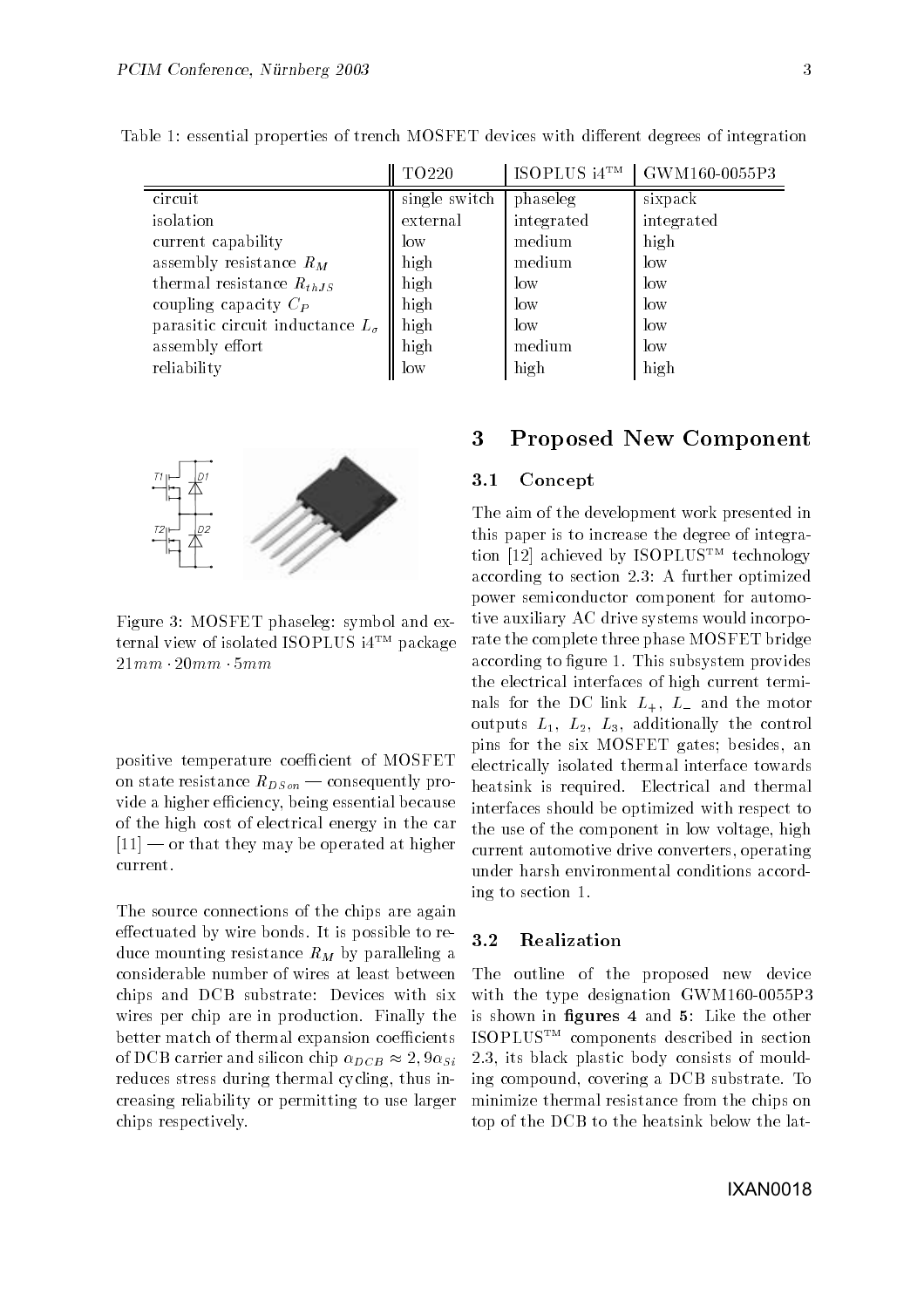ter, while maintaining an isolation voltage sufficient for the battery supplied automotive system, a ceramic thinner than  $0.63mm$  known from devices for industrial use has been em ployed-



Figure 4: external top and bottom view of proposed Gwm and Gwm and Gwm and Gwm and Gwm and Gwm and Gwm and Gwm and Gwm and Gwm and Gwm and Gwm and Gwm and Gw

As can be seen in figure  $6$ , giving an insight into the package, the number of wire bonds per MOSFET source has been increased to five, compared to three in conventional bond wires end on DCB metallization, thus on cooled conductors able to carry high cur rent- The outer connections of the high cur rent paths i-c i-c i-c - <del>and</del> - - - - - - motor outputs Literature Literature outputs Literature and Literature Control and Literature Control and Lite by wide leads with a considerable cross section of at least *zmm-* . Current capability with- I



Figure pinout and dimensions of proposed Gwys and do only a component of the component of the second service of the second service of the second service of the second service of the second service of the second service of the second service of the service of the

in the main current paths thus is signicantly higher than of state of the art devices, correspondingly mounting resistance  $R_M$  remains low- The pin arrangement with neighbouring DC link terminals together with the arrangement of plus  $L_+$  and minus  $L_-$  rail on the DCB substrate leads to low parasitic inductances  $L_{\sigma}$ in the commutation paths.

The control signals are electrically and geo metrically separated from the power circuit by connecting MOSFET gates and sources with dedicated wire bonds visible in figure 6 directly to control terminals, placed opposite to the main terminals in the dual-in-line package-the pinout of the pinout of the pinout of the control terminals with the control terminals with the control terminals with the control terminals with the control terminals with the control terminals with the control te six pairs of gate and corresponding auxiliary source pins GS-11 is 1999 to 1999 the interest category of the state in group of the state in group of the state in g ure and the nomenclature of gure - the nomenclature of gure - the nomenclature of gure - the nomenclature of g

Table 2 indicates the essential tentative ratings and characteristics of the new sixpack compo nent-test and measurement-test and measurement-test and measurement-test and measurement-test and measurementprogram to be carried out after current real ization, the results of which are intended to be published in a later paper, shall validate the described concept and the tentative character ization of the proposed device.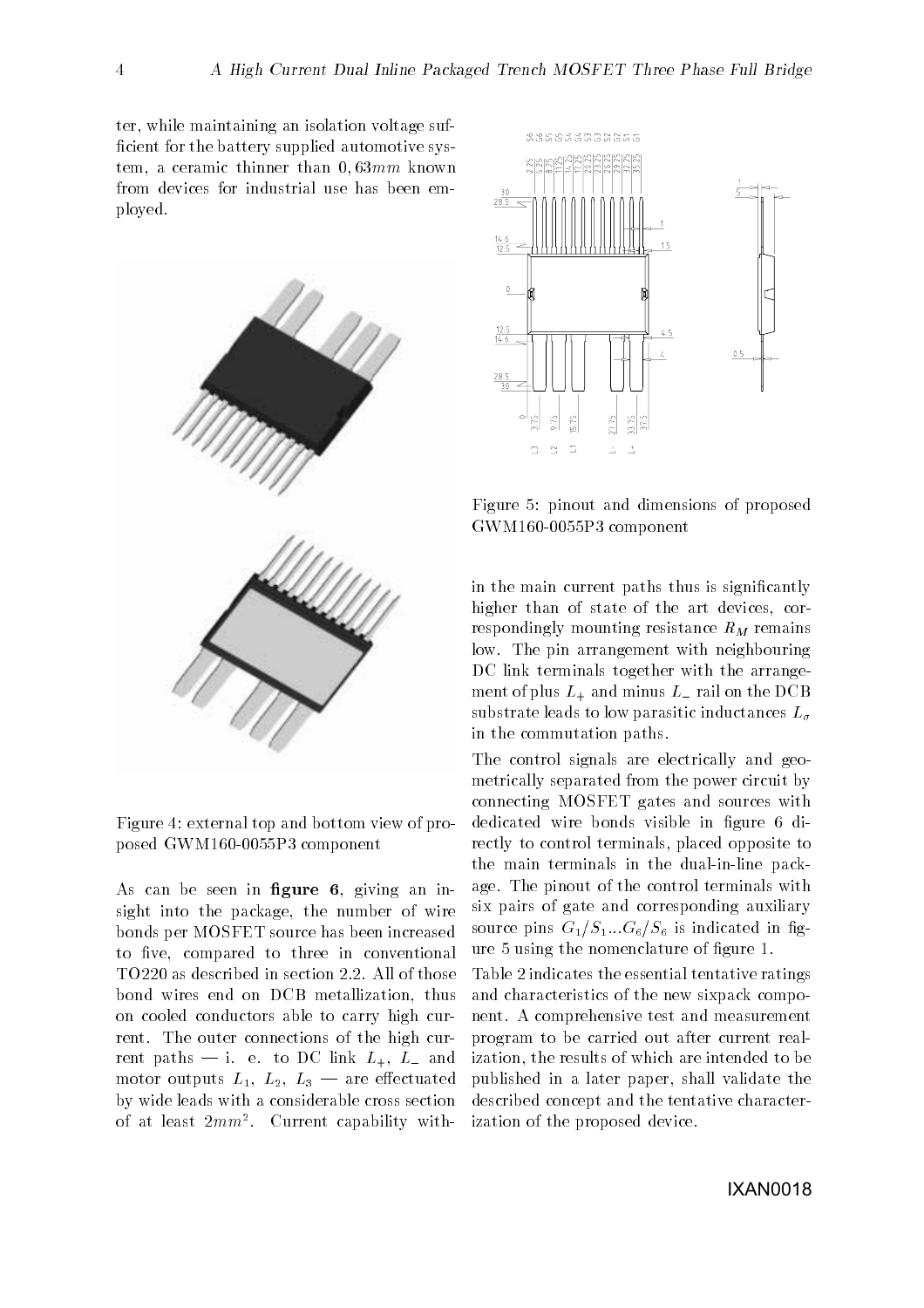Table tentative ratings and characteristics of proposed GWM P component data per MOSFET switch unless otherwise specified

| blocking voltage<br>DC current capability<br>on state resistance<br>body diode reverse recovery time | $U_{DSS}$ = 55V<br>$R_{DS \circ n}$ = $3m\Omega$ | $I_{D90}$ = 120A<br>$t_{rr} = 100ns$            | tvp.<br>typ. | max. at $T_C = 90^{\circ}C$<br>at $U_{GS} = 10V$ , $T_J = 25^{\circ}C$<br>at $U_{DS} = 30V, I_D = 20A,$<br>$\frac{di_D}{dt} = 100 \frac{A}{\mu s}, T_J = 25^{\circ}C$ |
|------------------------------------------------------------------------------------------------------|--------------------------------------------------|-------------------------------------------------|--------------|-----------------------------------------------------------------------------------------------------------------------------------------------------------------------|
| thermal resistance junction-case                                                                     |                                                  | $R_{thJC}$ = $0,85\frac{K}{W}$                  | max.         |                                                                                                                                                                       |
| thermal resistance junction-heatsink<br>coupling capacity circuit-heatsink                           |                                                  | $R_{thJS}$ = 1,7 $\frac{K}{W}$<br>$C_P = 150pF$ | typ.         | with heat transfer paste<br>typ. terminals shorted                                                                                                                    |



Figure 6: enlarged cut-off view of proposed Gwys and a component component of the component of the component of the component of the component of the component of the component of the component of the component of the component of the component of the component of t

#### 3.3 Application

The MOSFET sixpack described in the previ ous sections are constant properties as summarized as rized in tables 1 and 2 is intended to replace at least six TO220 discrete MOSFET devices in automotive applications such as electric power steering steer by the etc-community

The device will be clamped to heatsink; this for example might be effectuated by spring clips as used for  $TO247$  or  $TO264$ , pressing via the narrow sides of the packageof thermal compound between the DCB bot tom side and heatsink is recommendable but no insulator pad will be required, additionally saving mounting effort and optimizing thermal resistance  $R_{thJS}$  or coupling capacity  $C_P$  re-

spectively. The DCB base function contributes further contributes further contributes of  $\mathcal{L}$ to high reliability when temperature cycled as may occur regularly when combustion engine's coolant heats up.

The power terminals of DC link  $L_+$ ,  $L_-$  will be connected via a capacitor to the automo tive DC system the motor terminals DC L-L- $\Omega$  to the matrix of the matrix of the matrix of the matrix of the matrix of the matrix of the matrix of the matrix of the matrix of the matrix of the matrix of the matrix of the matrix of the matrix of the matrix of the tegration of the complete three phase bridge obviously signicantly simplies power section compared to a  $TO220$  solution: No punched metal grid is needed to provide high current electrical connections between devices, which saves cost and helps to optimize operational behaviour of the circuit, minimizing external contributions to inductance in commutation paths L- L- effective capability or effectively or effectively or effectively or effectively or effectively or ficiency can be achieved in the system with the same silicon content, because losses in the current paths outside the chips are reduced-

The control terminals GS---GS will be soldered into a dedicated printed circuit board carrying the driver circuitry-driver circuitry-driver circuitry-driver circuitry-driver circuitry-driver control of the small area of the small area of the small area of the small area of the small area of the small area o of loops in the different signal paths from gate to source together with the decoupling from main current paths using separate terminals shall lead to a high degree of noise immunity which is favourable especially regarding possible transients in the system, body diodes' turn off tends to contribute to.